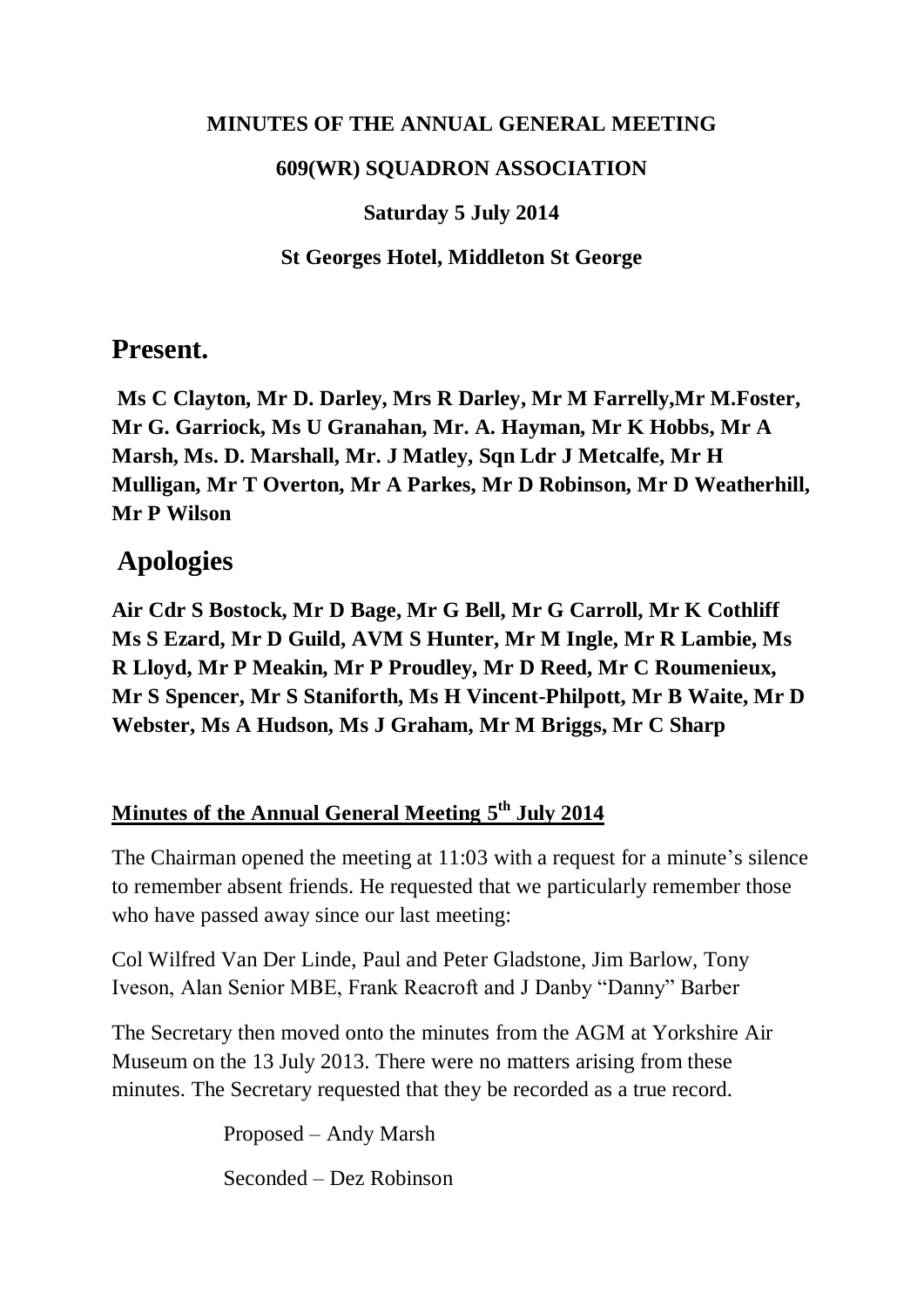## **Chairmans Report.**

- The Chairman started off by thanking everybody for their donations to the renovation of the RAuxAF Memorial at Arrawas, a total of £3000 was raised by the Association, Squadron and individual member's, he voiced his concerns that no donations were received from any of the Scottish RAuxAF Squadrons.
- A ceremony was held at the RauxAF memorial on the  $15<sup>th</sup>$  May 2014 where 14 stones were laid for deceased 609 Squadron members.
- Alan Parkes raised the issue of no stone being laid for Pinkie Stark, the Chairman pointed out this was the  $1<sup>st</sup>$  batch of stones to be laid and that there would be an annual stone laying ceremony .
- The Chairman advised that the RAuxAF memorial will be completed in 2015 and that a general invite would be issued for the unveiling ceremony, the Project Officer for the memorial refurbishment was Flt Lt Alfie Hall who arranged a grant of £10,000 from the Heritage Lottery Fund. Mike Foster proposed a Formal letter of thanks from the Association to Flt Lt Hall for his efforts.
- The Chairman advised that the New 609 memorial at Leeds Bradford Airport was to be moved from its current location to a new location close by, the original memorial would remain at its current location airside at the airport.
- Future Reunions The Chairman proposed that due to the low attendance at the AGM at Elvington in 2013 and also the low response on the vote for a new venue that we canvas the membership for their opinions on the location for future AGM's. He went on to propose that we look at possibly holding the AGM at Leeds Bradford Airport and a Joint Association/Squadron event at RAF Leeming.
- The Chairman pointed out that we were making no headway in recruiting new members of 609 Squadron to join the Association. Mr D Robinson felt it was a good opportunity to recruit new members if the event was held at RAF Leeming. Mr G Garriock suggested that a letter be sent to Association member's listing the various options and getting the member's opinions on the proposed changes. Mr M Foster suggested we look at an informal and a formal function. Mr D Robinson proposed we put it to the floor for a vote on a combined function, this was seconded by Mr M Foster. It was agreed that the President would issue a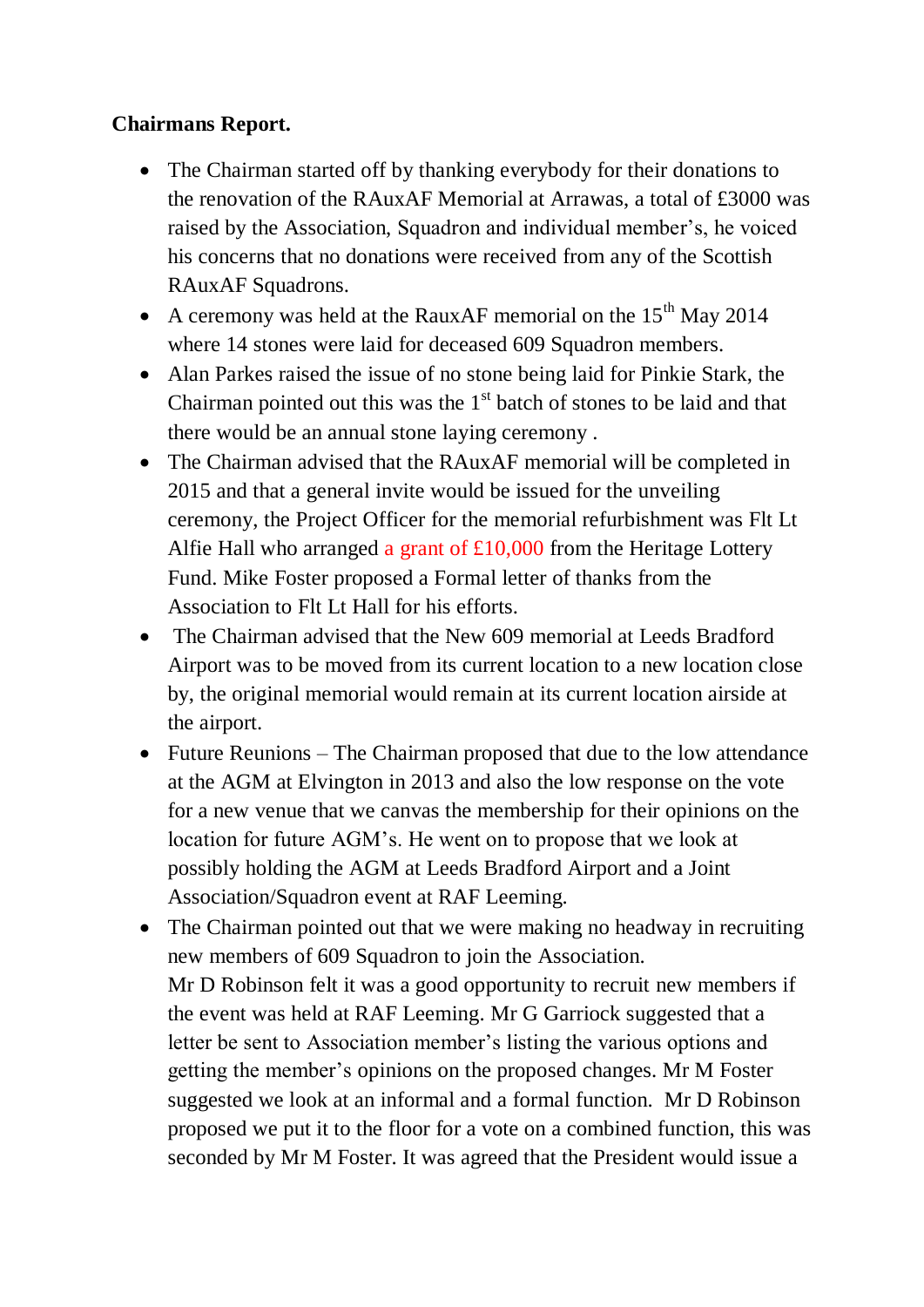letter to the member's on this. Those present at the meeting voted unanimously for a combined event at RAF Leeming with the current 609 Squadron.

- Mr A Parkes suggested that Association members attend 609 Squadron Graduation ceremonies to put forward membership reasons to new recruits.
- Mr M Foster suggested getting the current Squadron FTRS staff onboard.

• Mr M Farrelly suggested Association member's attend Squadron training weekends to talk to current Squadron members.

• The Chairman went on to advise that the Squadron has applied to Ceremonial through the MOD for the purchase of a Squadron Standard, if this is approved the manufacturing cost of about £40000 will be borne by the MOD, we are hoping to have this finalised and ready for presentation to the Squadron on the Squadron's  $80<sup>th</sup>$  Anniversary in 2016.

### **Secretary's Report**

Began my report by saying it had been a fairly quiet year for the Association and I had settled into my role after a hectic first year. Went on to express my disappointment at the response we had from member on the AGM venue vote out of 100 members balloted only 25 participated in the vote a great disappointment bearing in mind the amount of times members had complained in the past about venue location, cost etc.

I went on to explain that I would be moving more toward the use of electronic media, Email, Association Facebook page and website to speed up communication and to reduce the cost to the Association on stationary and postage., to this aim I will be compiling a register of member emails in the near future.

For those members who do not have access to email/internet I will continue to send hard copy to them.

We received a request during the year from a group who had created a Facebook Group and website based on the history of RAF Gravesend where 609 was based from July – Sept 1941 to use some of the photos from the Association archive on their site, approval was given on condition that copyright was clearly attributed to the Association and to Mark Krame in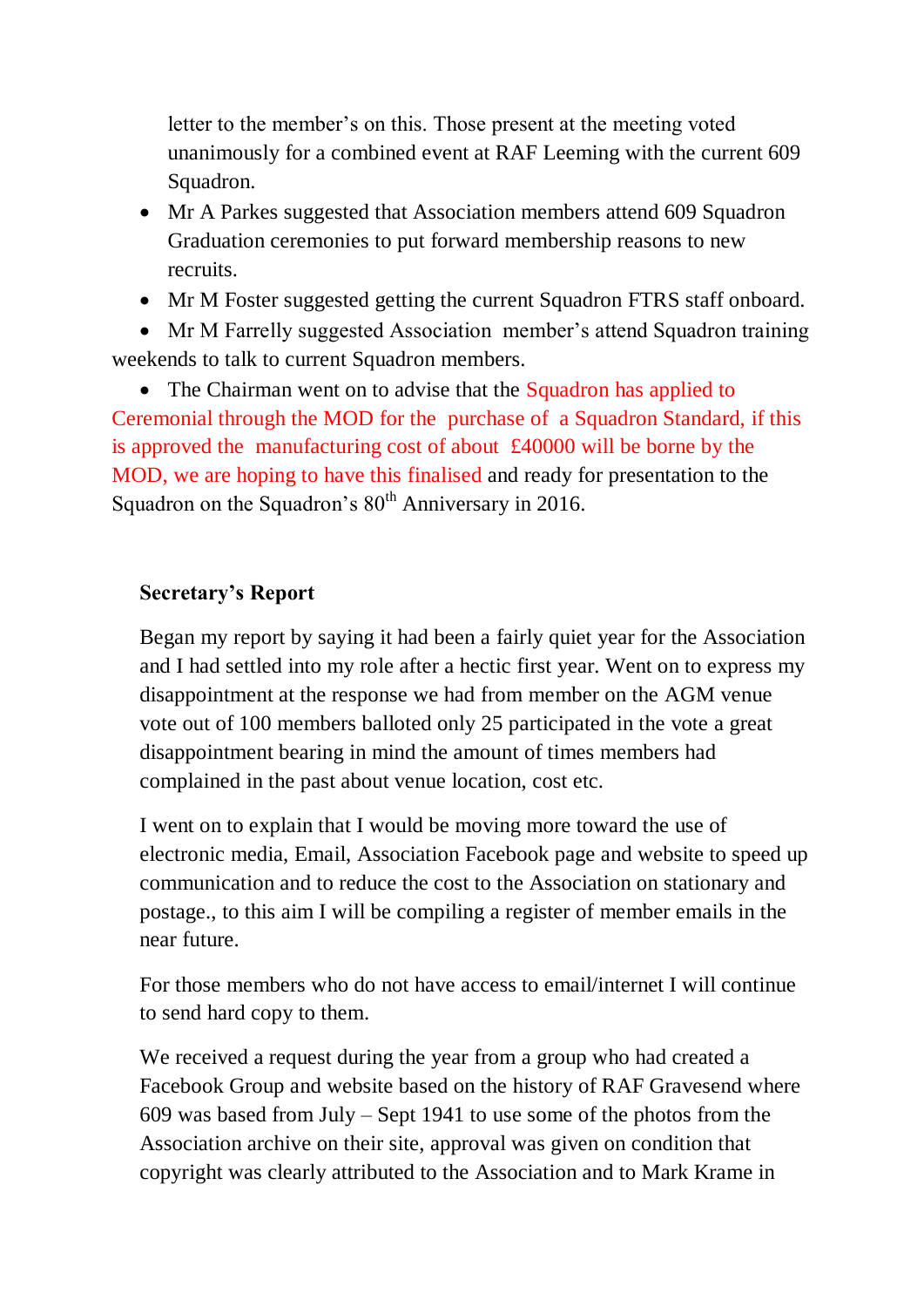particular, if members are interested in looking them up the address for their site is [http://gahp.org.uk](http://gahp.org.uk/) and on Facebook <https://www.facebook.com/groups/RAFGravesend/> (closed group you need to request to join before you can view anything)

Alan Hayman

## **Treasurer's Report**

The Treasurer reported that it was quiet on the financial front for the Association during 2013 with expenditure being for "run and maintain" purposes i.e. postage and stationery which amounted to £207.00.

Again, as a reflection of the financial situation, the number and amounts of donations to the Association were small and amounted to £36.50.

The Treasurer went on to state that following on from Squadron Leader Jeff Metcalfe's appeal at last year's AGM and his follow-up correspondence to members regarding the RAuxAF Memorial Appeal, the Association made a donation of £1000 to the cause.

She was pleased to report that a few new 609ers have joined the Association and hope that more may be persuaded to do the same in the coming year.

She went on to thank those members who were paying their subscriptions by Standing Order, this has become a popular method of payment with more than half the members now paying by this method.

Financial Details for the year were as follows and are as at 31 December 2013.

| Total Income | £ 2, 281.00 |
|--------------|-------------|
| Expenditure  | £ 2,094.83  |
| Cash at Bank | £ 6,877.58  |

Rosemary Darley

Honorary Treasurer

609 (WR) Squadron Association